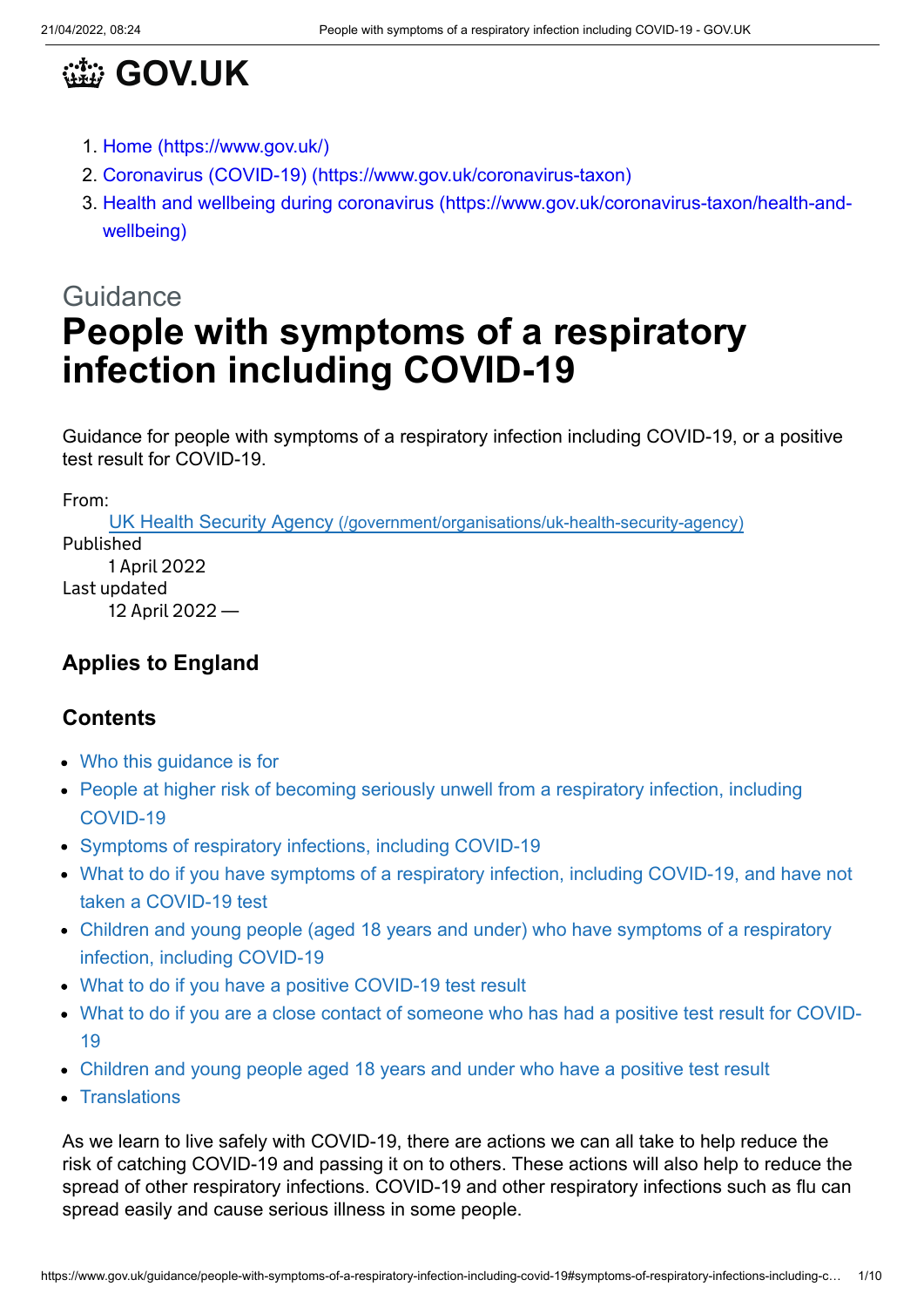Vaccinations are very effective at preventing serious illness from COVID-19, however even if you are vaccinated there is a chance you might catch COVID-19 or another respiratory infection and pass it on to other people.

#### <span id="page-1-0"></span>**Who this guidance is for**

Most people can no longer access free testing for COVID-19. This guidance is in 2 parts:

- 1. Actions you can take to protect other people if you are unwell with symptoms of a respiratory infection, including COVID-19, and you have not taken a test for COVID-19.
- 2. Advice for people who have taken a COVID-19 test and have received a positive test result.

[There is separate guidance for people who have been informed by the NHS that they are at](https://www.gov.uk/government/publications/covid-19-guidance-for-people-whose-immune-system-means-they-are-at-higher-risk) highest risk (https://www.gov.uk/government/publications/covid-19-guidance-for-people-whose-immunesystem-means-they-are-at-higher-risk) of becoming seriously unwell and who might be eligible for new COVID-19 treatments.

There is also additional guidance for those working in health

(https://www.gov.uk/government/publications/covid-19-managing-healthcare-staff-with-symptoms-of-a[respiratory-infection/managing-healthcare-staff-with-symptoms-of-a-respiratory-infection-or-a-positive-covid-](https://www.gov.uk/government/publications/covid-19-managing-healthcare-staff-with-symptoms-of-a-respiratory-infection/managing-healthcare-staff-with-symptoms-of-a-respiratory-infection-or-a-positive-covid-19-test-result)19-test-result) and social care [\(https://www.gov.uk/government/publications/coronavirus-covid-19-testing](https://www.gov.uk/government/publications/coronavirus-covid-19-testing-for-adult-social-care-settings/covid-19-testing-in-adult-social-care)for-adult-social-care-settings/covid-19-testing-in-adult-social-care) settings.

#### <span id="page-1-1"></span>**People at higher risk of becoming seriously unwell from a respiratory infection, including COVID-19**

People who are at higher risk from COVID-19 and other respiratory infections include:

- older people
- those who are pregnant
- those who are unvaccinated
- [people of any age whose immune system means they are at higher risk of serious illness](https://www.gov.uk/government/publications/covid-19-guidance-for-people-whose-immune-system-means-they-are-at-higher-risk) (https://www.gov.uk/government/publications/covid-19-guidance-for-people-whose-immune-systemmeans-they-are-at-higher-risk)
- people of any age with certain long-term conditions (https://www.nhs.uk/conditions/coronavirus[covid-19/people-at-higher-risk/who-is-at-high-risk-from-coronavirus/\)](https://www.nhs.uk/conditions/coronavirus-covid-19/people-at-higher-risk/who-is-at-high-risk-from-coronavirus/)

The risk of becoming seriously unwell from COVID-19 and other respiratory infections is very low for most children and young people.

Some children aged under 2 years, especially those with a heart condition or born prematurely, [as well as very young infants, are at increased risk of hospitalisation from respiratory syncytial](https://www.nhs.uk/conditions/bronchiolitis/) virus (RSV) (https://www.nhs.uk/conditions/bronchiolitis/).

You will not always know whether someone you come into contact with outside your home is at higher risk of becoming seriously unwell. They could be strangers (for example, people you sit next to on public transport) or people you may have regular contact with (for example, friends and work colleagues). This means it is important to follow the advice in this guidance to reduce the spread of infection and help to keep others safe.

# <span id="page-1-2"></span>**Symptoms of respiratory infections, including COVID-19**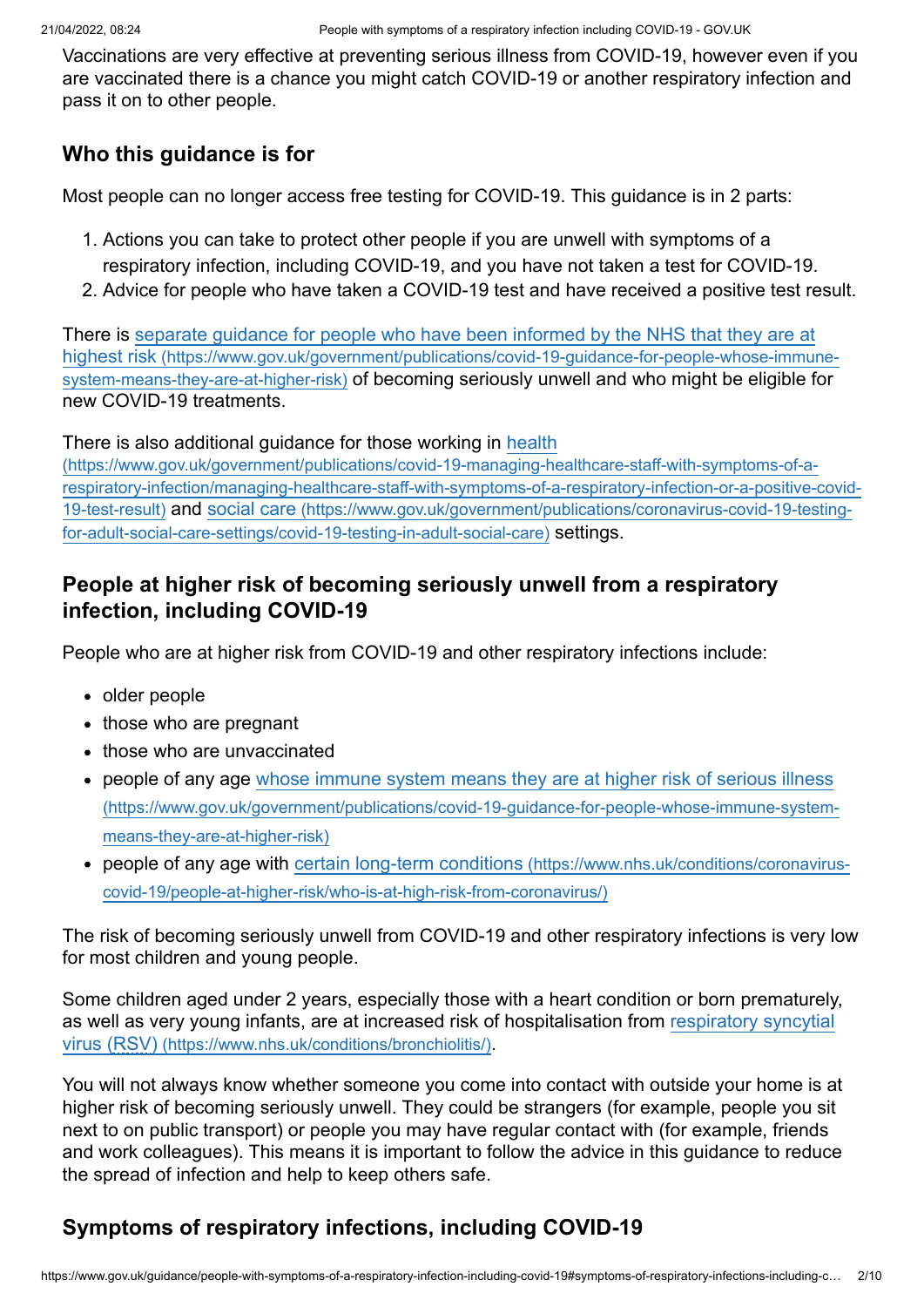Respiratory infections can spread easily between people. It is important to be aware of symptoms so you can take action to reduce the risk of spreading your infection to other people.

The symptoms of COVID-19 and other respiratory infections are very similar. It is not possible to tell if you have COVID-19, flu or another respiratory infection based on symptoms alone. Most people with COVID-19 and other respiratory infections will have a relatively mild illness, especially if they have been vaccinated.

If you have symptoms of a respiratory infection, such as COVID-19, and you have a high temperature or you do not feel well enough to go to work or carry out normal activities, you are advised to try to stay at home and avoid contact with other people.

Symptoms of COVID-19, flu and common respiratory infections include:

- continuous cough
- high temperature, fever or chills
- loss of, or change in, your normal sense of taste or smell
- shortness of breath
- unexplained tiredness, lack of energy
- muscle aches or pains that are not due to exercise
- not wanting to eat or not feeling hungry
- headache that is unusual or longer lasting than usual
- sore throat, stuffy or runny nose
- diarrhoea, feeling sick or being sick

If you are feeling unwell with these symptoms you should get plenty of rest and drink water to keep hydrated. You can use medications such as paracetamol to help with your symptoms. Antibiotics are not recommended for viral respiratory infections because they will not relieve your symptoms or speed up your recovery.

In some cases, you might continue to have a cough or feel tired after your other symptoms have improved, but this does not mean that you are still infectious.

[You can find information about these symptoms on the NHS website](https://www.nhs.uk/conditions/respiratory-tract-infection/) (https://www.nhs.uk/conditions/respiratory-tract-infection/).

If you are concerned about your symptoms, or they are worsening, seek medical advice by contacting NHS 111. In an emergency dial 999.

#### <span id="page-2-0"></span>**What to do if you have symptoms of a respiratory infection, including COVID-19, and have not taken a COVID-19 test**

#### **Try to stay at home and avoid contact with other people**

If you have symptoms of a respiratory infection, such as COVID-19, and you have a high temperature or do not feel well enough to go to work or carry out normal activities, try to stay at home and avoid contact with other people, until you no longer have a high temperature (if you had one) or until you no longer feel unwell.

It is particularly important to avoid close contact with anyone who you know is at higher risk of becoming seriously unwell if they are infected with COVID-19 and other respiratory infections, [especially those whose immune system means that they are at higher risk of serious illness,](https://www.gov.uk/government/publications/covid-19-guidance-for-people-whose-immune-system-means-they-are-at-higher-risk)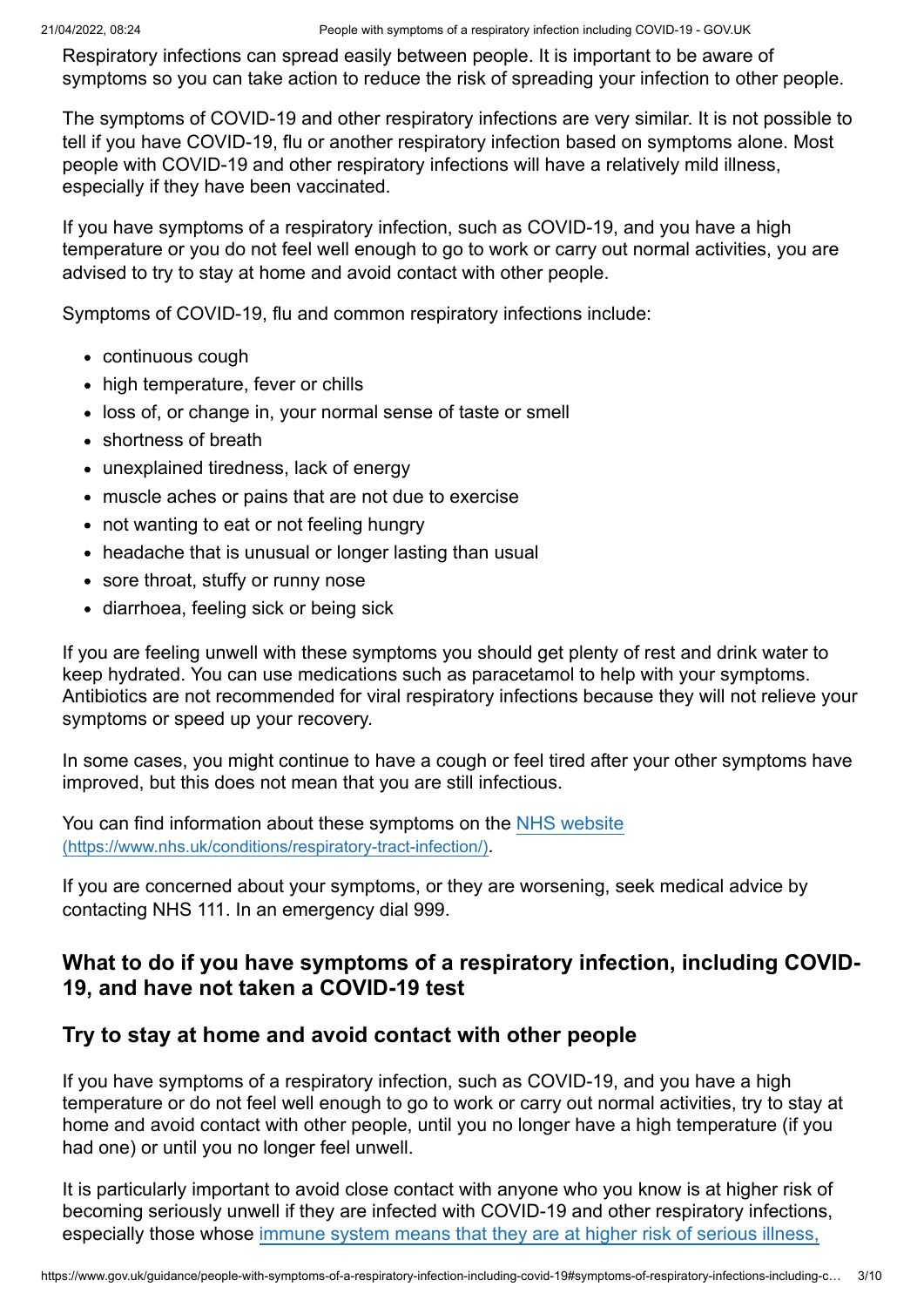despite vaccination [\(https://www.gov.uk/government/publications/covid-19-guidance-for-people-whose](https://www.gov.uk/government/publications/covid-19-guidance-for-people-whose-immune-system-means-they-are-at-higher-risk)immune-system-means-they-are-at-higher-risk).

Try to work from home if you can. If you are unable to work from home, talk to your employer about options available to you.

If you have been asked to attend a medical or dental appointment in person, contact your healthcare provider and let them know about your symptoms.

You may wish to ask friends, family or neighbours to get food and other essentials for you.

#### **If you leave your home**

If you leave your home while you have symptoms of a respiratory infection, and you have a high temperature or feel unwell, avoid close contact with anyone who you know is at higher risk of [becoming seriously unwell, especially those whose immune system means that they are at](https://www.gov.uk/government/publications/covid-19-guidance-for-people-whose-immune-system-means-they-are-at-higher-risk) higher risk of serious illness, despite vaccination (https://www.gov.uk/government/publications/covid-19-guidance-for-people-whose-immune-system-means-they-are-at-higher-risk).

The following actions will reduce the chance of passing on your infection to others:

- wearing a well-fitting face covering made with multiple layers or a surgical face mask
- avoiding crowded places such as public transport, large social gatherings, or anywhere that is enclosed or poorly ventilated
- taking any exercise outdoors in places where you will not have close contact with other people
- covering your mouth and nose when you cough or sneeze; wash your hands frequently with soap and water for 20 seconds or use hand sanitiser after coughing, sneezing and blowing your nose and before you eat or handle food; avoid touching your face

#### **Reduce the spread of infection in your household**

While you are unwell there is a high risk of passing your infection to others in your household. These are simple things you can do to help prevent the spread [\(https://assets.publishing.service.gov.uk/government/uploads/system/uploads/attachment\\_data/file/1065735](https://assets.publishing.service.gov.uk/government/uploads/system/uploads/attachment_data/file/1065735/AG232_Safe_at_home_infographic.pdf) /AG232\_Safe\_at\_home\_infographic.pdf):

- try to keep your distance from people you live with
- in shared areas wear a well-fitting face covering made with multiple layers or a surgical face [mask, especially if you live with people whose immune system means that they are at](https://www.gov.uk/government/publications/covid-19-guidance-for-people-whose-immune-system-means-they-are-at-higher-risk) higher risk of serious illness, despite vaccination (https://www.gov.uk/government/publications/covid-19-guidance-for-people-whose-immune-systemmeans-they-are-at-higher-risk)
- ventilate rooms you have been in by opening windows and leaving them open for at least 10 minutes after you have left the room
- wash your hands regularly and cover your mouth and nose when coughing or sneezing
- regularly clean frequently touched surfaces, such as door handles and remote controls, and shared areas such as kitchens and bathrooms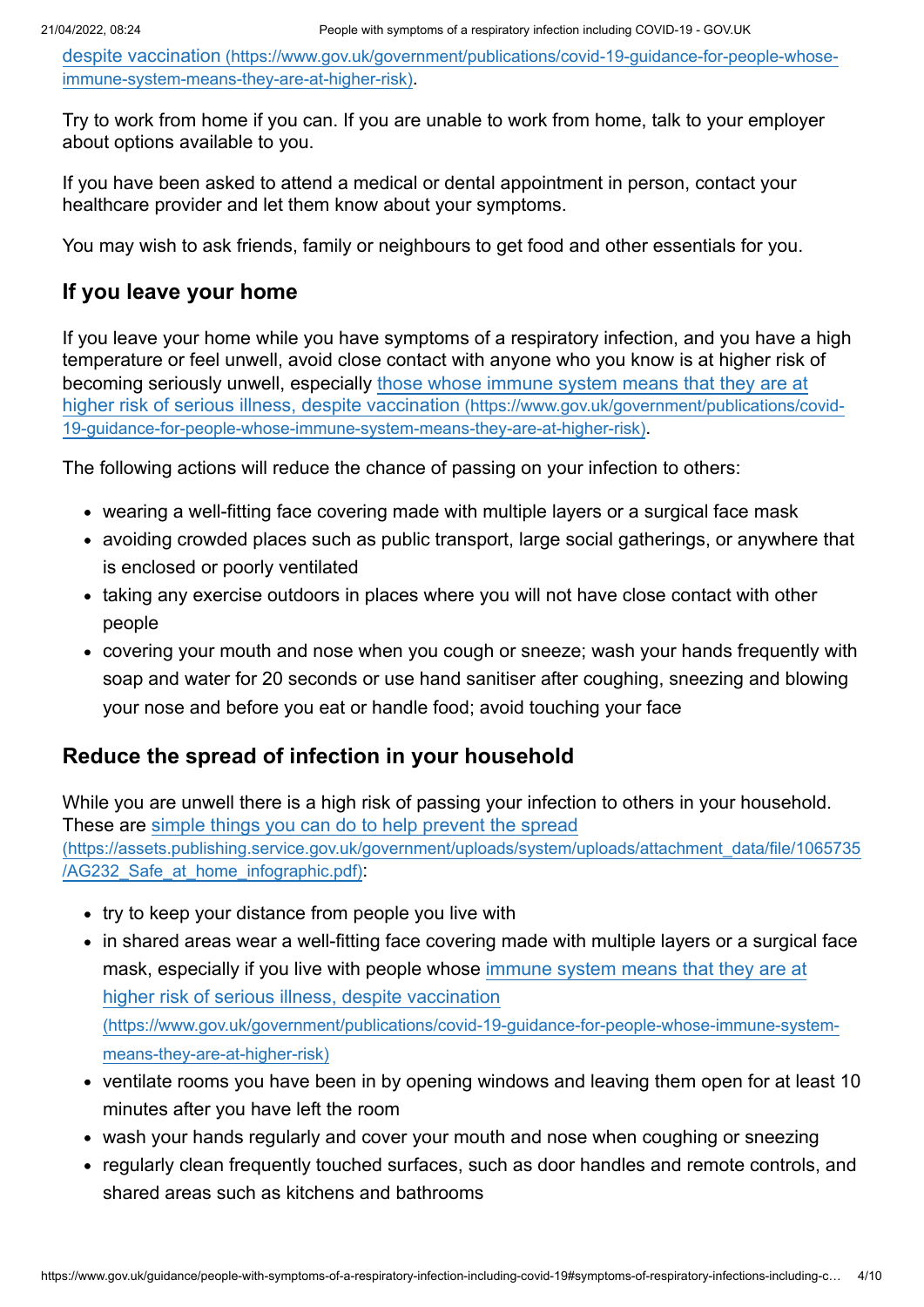• advise anyone that does need to come into your home that you have symptoms, so they can take precautions to protect themselves such as wearing a well-fitting face covering or a surgical face mask, keeping their distance if they can, and washing their hands regularly

GermDefence [\(https://www.germdefence.org/\)](https://www.germdefence.org/) is a website that can help you identify simple ways to protect yourself and others in your household from COVID-19 and other viruses. People who use GermDefence are less likely to catch flu and other infections and are less likely to spread them at home.

There is further guidance on protecting yourself and others in living safely with respiratory infections, including COVID-19.

#### <span id="page-4-0"></span>**Children and young people (aged 18 years and under) who have symptoms of a respiratory infection, including COVID-19**

Respiratory infections are common in children and young people, particularly during the winter months. Symptoms can be caused by several respiratory infections including the common cold, COVID-19 and RSV.

For most children and young people, these illnesses will not be serious, and they will soon recover following rest and plenty of fluids.

Very few children and young people with respiratory infections become seriously unwell. This is also true for children and young people with long-term conditions. Some children under 2, especially those born prematurely or with a heart condition, can be more seriously unwell from RSV [\(https://www.nhs.uk/conditions/bronchiolitis/\)](https://www.nhs.uk/conditions/bronchiolitis/).

Attending education is hugely important for children and young people's health and their future.

#### **When children and young people with symptoms should stay at home and when they can return to education**

Children and young people with mild symptoms such as a runny nose, sore throat, or slight cough, who are otherwise well, can continue to attend their education setting.

Children and young people who are unwell and have a high temperature should stay at home and avoid contact with other people, where they can. They can go back to school, college or childcare, and resume normal activities when they no longer have a high temperature and they are well enough to attend.

All children and young people with respiratory symptoms should be encouraged to cover their mouth and nose with a disposable tissue when coughing and/or sneezing and to wash their hands after using or disposing of tissues.

It can be difficult to know when to seek help if your child is unwell. If you are worried about your child, especially if they are aged under 2 years old, then you should seek medical help.

# <span id="page-4-1"></span>**What to do if you have a positive COVID-19 test result**

#### **Try to stay at home and avoid contact with other people**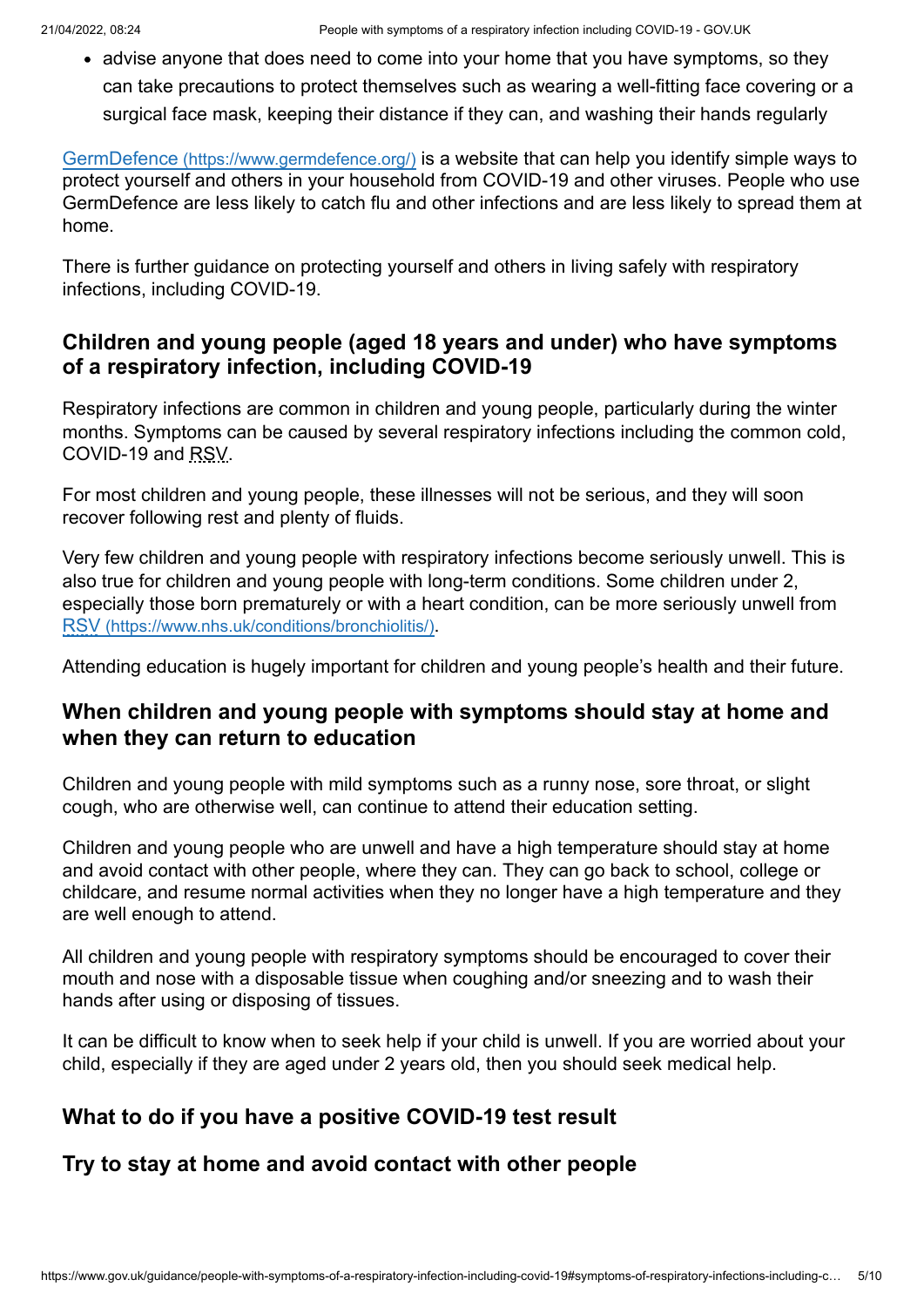If you have a positive COVID-19 test result, it is very likely that you have COVID-19 even if you do not have any symptoms. You can pass on the infection to others, even if you have no symptoms.

Many people with COVID-19 will no longer be infectious to others after 5 days. If you have a positive COVID-19 test result, try to stay at home and avoid contact with other people for 5 days [after the day you took your test. There is different advice for children and young people aged 18](#page-7-0) and under.

During this period there are actions you can take to reduce the risk of passing COVID-19 on to others.

Try to work from home if you can. If you are unable to work from home, talk to your employer about options available to you.

If you have been asked to attend a medical or dental appointment in person, contact your healthcare provider and let them know about your positive test result.

You may wish to ask friends, family or neighbours to get food and other essentials for you.

At the end of this period, if you have a high temperature or feel unwell, try to follow this advice until you feel well enough to resume normal activities and you no longer have a high temperature if you had one.

Although many people will no longer be infectious to others after 5 days, some people may be infectious to other people for up to 10 days from the start of their infection. You should avoid [meeting people at higher risk of becoming seriously unwell from COVID-19, especially those](https://www.gov.uk/government/publications/covid-19-guidance-for-people-whose-immune-system-means-they-are-at-higher-risk) whose immune system means that they are at higher risk of serious illness from COVID-19, despite vaccination (https://www.gov.uk/government/publications/covid-19-guidance-for-people-whoseimmune-system-means-they-are-at-higher-risk), for 10 days after the day you took your test.

#### **If you leave your home**

If you leave your home during the 5 days after your positive test result the following steps will reduce the chance of passing on COVID-19 to others:

- wear a well-fitting face covering made with multiple layers or a surgical face mask
- avoid crowded places such as public transport, large social gatherings, or anywhere that is enclosed or poorly ventilated
- take any exercise outdoors in places where you will not have close contact with other people
- cover your mouth and nose when you cough or sneeze; wash your hands frequently with soap and water for 20 seconds or use hand sanitiser after coughing, sneezing and blowing your nose and before you eat or handle food; avoid touching your face

#### **Reduce the spread of infection in your household**

While you are infectious there is a high risk of passing your infection to others in your household. These are simple things you can do to help prevent the spread [\(https://assets.publishing.service.gov.uk/government/uploads/system/uploads/attachment\\_data/file/1065735](https://assets.publishing.service.gov.uk/government/uploads/system/uploads/attachment_data/file/1065735/AG232_Safe_at_home_infographic.pdf) /AG232\_Safe\_at\_home\_infographic.pdf):

• try to keep your distance from people you live with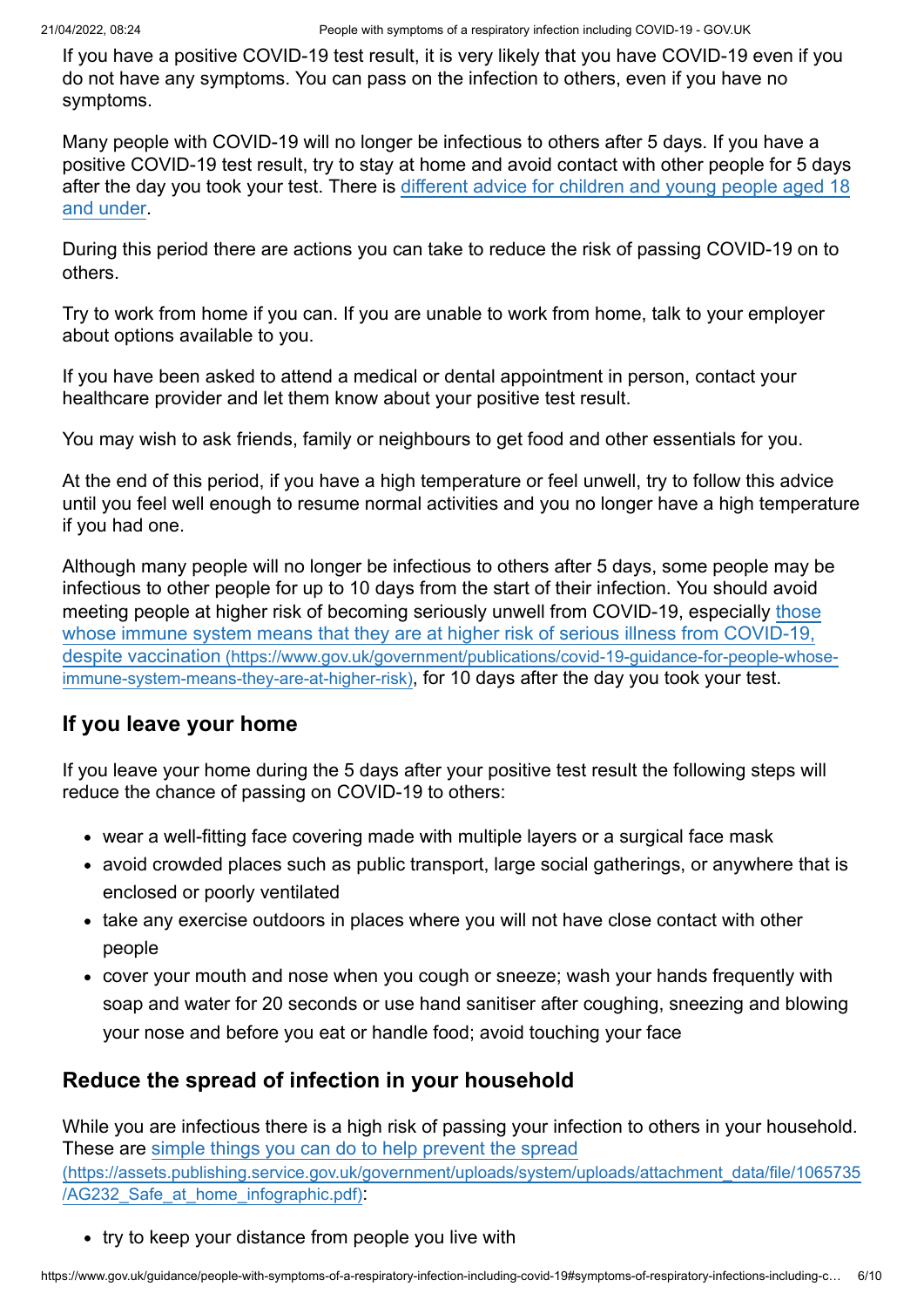- in shared areas wear a well-fitting face covering made with multiple layers or a surgical face [mask, especially if you live with people whose immune system means that they are at](https://www.gov.uk/government/publications/covid-19-guidance-for-people-whose-immune-system-means-they-are-at-higher-risk) higher risk of serious illness, despite vaccination (https://www.gov.uk/government/publications/covid-19-guidance-for-people-whose-immune-systemmeans-they-are-at-higher-risk)
- ventilate rooms you have been in by opening windows and leaving them open for at least 10 minutes after you have left the room
- wash your hands regularly and cover your mouth and nose when coughing or sneezing
- regularly clean frequently touched surfaces, such as door handles and remote controls, and shared areas such as kitchens and bathrooms
- advise anyone that does need to come into your home that you have a positive test result, so they can take precautions to protect themselves such as wearing a well-fitting face covering or a surgical face mask, keeping their distance if they can, and washing their hands regularly

GermDefence [\(https://www.germdefence.org/\)](https://www.germdefence.org/) is a website that can help you identify simple ways to protect yourself and others in your household from COVID-19 and other viruses. People who use GermDefence are less likely to catch flu and other infections and are less likely to spread them at home.

#### <span id="page-6-0"></span>**What to do if you are a close contact of someone who has had a positive test result for COVID-19**

People who live in the same household as someone with COVID-19 are at the highest risk of becoming infected because they are most likely to have prolonged close contact. People who stayed overnight in the household of someone with COVID-19 while they were infectious are also at high risk.

If you are a household or overnight contact of someone who has had a positive COVID -19 test result it can take up to 10 days for your infection to develop. It is possible to pass on COVID-19 to others, even if you have no symptoms.

You can reduce the risk to other people by taking the following steps:

- avoid contact with anyone you know who is at [higher risk of becoming severely unwell](#page-1-1) if [they are infected with COVID-19, especially those whose immune system means they are at](https://www.gov.uk/government/publications/covid-19-guidance-for-people-whose-immune-system-means-they-are-at-higher-risk/covid-19-guidance-for-people-whose-immune-system-means-they-are-at-higher-risk) higher risk of serious illness from COVID-19, despite vaccination (https://www.gov.uk/government/publications/covid-19-guidance-for-people-whose-immune-systemmeans-they-are-at-higher-risk/covid-19-guidance-for-people-whose-immune-system-means-they-areat-higher-risk)
- limit close contact with other people outside your household, especially in crowded, enclosed or poorly ventilated spaces
- wear a well-fitting face covering made with multiple layers or a surgical face mask if you do need to have close contact with other people, or you are in a crowded place
- wash your hands frequently with soap and water or use hand sanitiser

If you develop symptoms of a respiratory infection try to stay at home and avoid contact with other people and follow the guidance for people with symptoms.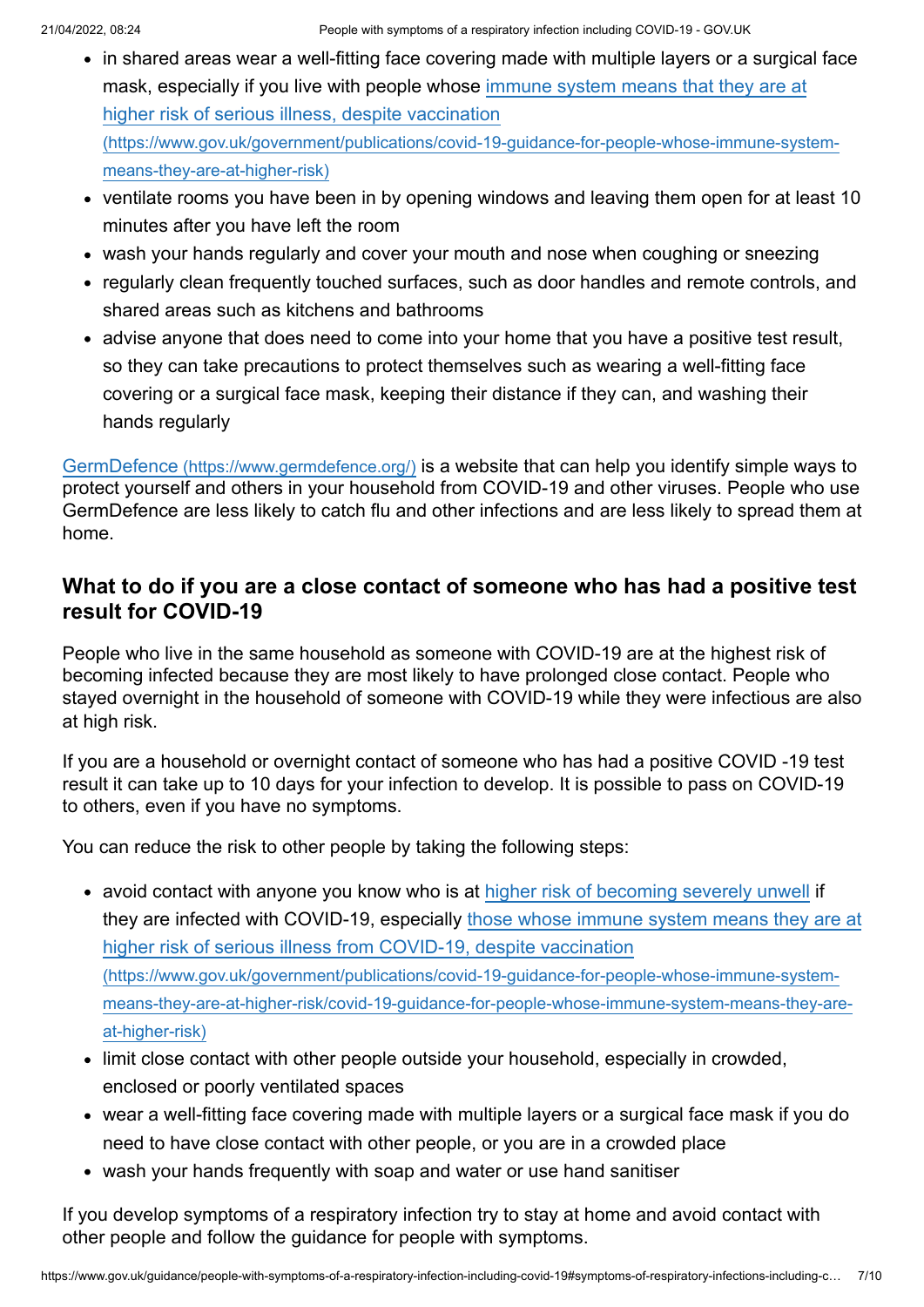If you are a contact of someone with COVID-19 but do not live with them or did not stay in their [household overnight, you are at lower risk of becoming infected. There is guidance on protecting](https://www.gov.uk/guidance/living-safely-with-respiratory-infections-including-covid-19) yourself and others in living safely with respiratory infections, including COVID-19 (https://www.gov.uk/guidance/living-safely-with-respiratory-infections-including-covid-19).

#### <span id="page-7-0"></span>**Children and young people aged 18 years and under who have a positive test result**

It is not recommended that children and young people are tested for COVID-19 unless directed to by a health professional.

If a child or young person has a positive COVID-19 test result they should try to stay at home and avoid contact with other people for 3 days after the day they took the test, if they can. After 3 days, if they feel well and do not have a high temperature, the risk of passing the infection on to others is much lower. This is because children and young people tend to be infectious to other people for less time than adults.

Children and young people who usually go to school, college or childcare and who live with someone who has a positive COVID-19 test result should continue to attend as normal.

# [How to reduce the spread of infection with the people you live](https://assets.publishing.service.gov.uk/government/uploads/system/uploads/attachment_data/file/1065735/AG232_Safe_at_home_infographic.pdf) with if you have COVID-19 (infographic) (https://assets.publishing.service.gov.uk/government/uploads/system/up loads/attachment\_data/file/1065735/AG232\_Safe\_at\_home\_infographic .pdf)

PDF, 154 KB, 1 page

This file may not be suitable for users of assistive technology.

Request an accessible format.

### **How to reduce the spread of infection with the people you live with if you have COVID-19 (infographic text alternative)**

If you have COVID-19, there is a high risk that others in your household will catch it from you. There are several things you can do to reduce the spread of infection in your household.

- 1. Limit close contact with others. Spend as little time as possible in communal areas.
- 2. Regularly clean frequently touched surfaces and shared rooms like kitchens and bathrooms.
- 3. Wash your hands regularly using soap and water, particularly after coughing and sneezing.
- 4. Get help where possible from those you live with. Ask for help with cleaning and being brought food safely to avoid unnecessary contact.
- 5. Use a face covering if you need to spend time in shared spaces.
- 6. Keep rooms well ventilated.
- 7. Catch coughs and sneezes in disposable tissues and put them straight in the bin.

# <span id="page-7-1"></span>**Translations**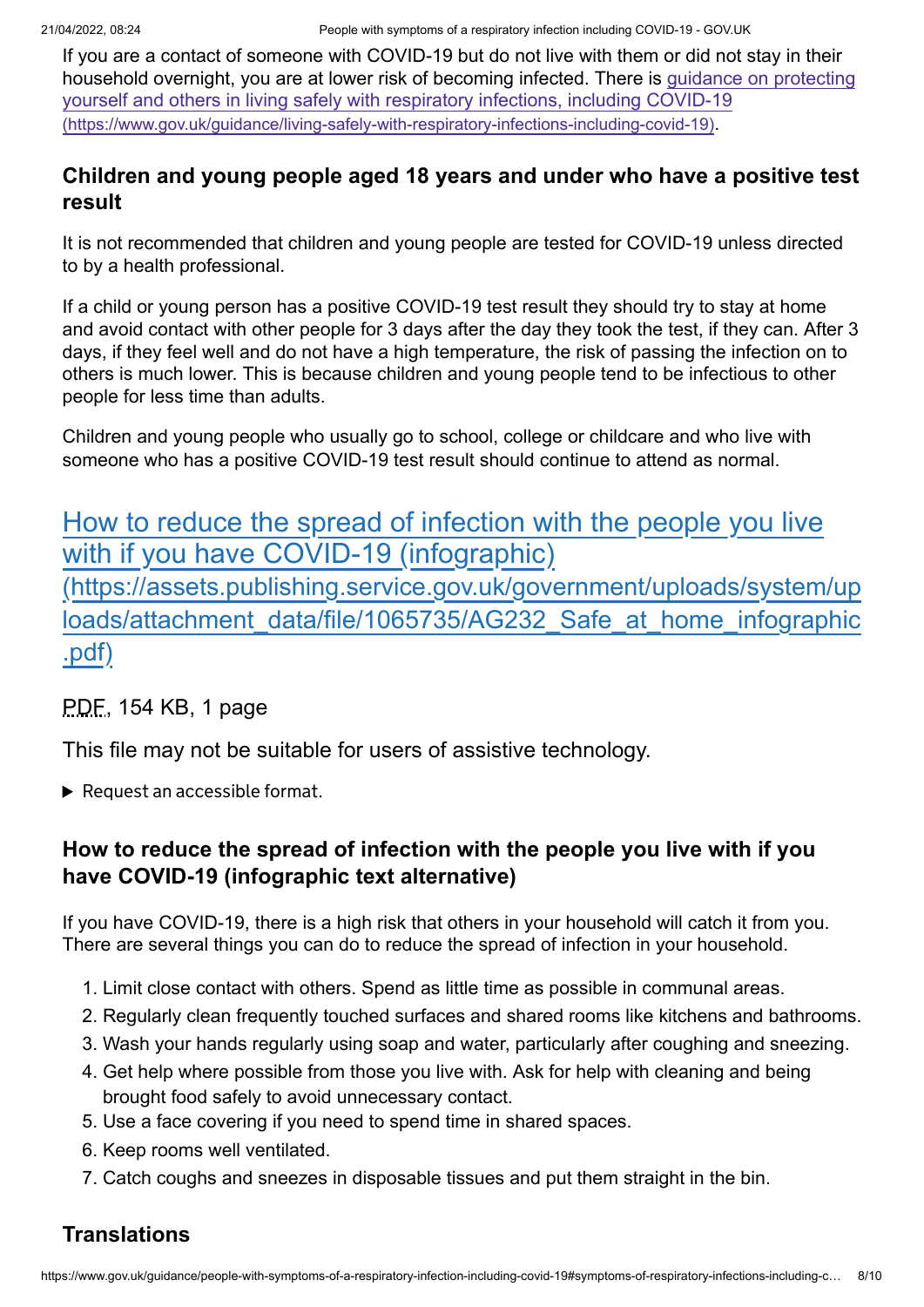21/04/2022, 08:24 People with symptoms of a respiratory infection including COVID-19 - GOV.UK

People with symptoms of a respiratory infection including COVID-19 (Arabic) [\(https://assets.publishing.service.gov.uk/government/uploads/system/uploads/attachment\\_data/file/1067993](https://assets.publishing.service.gov.uk/government/uploads/system/uploads/attachment_data/file/1067993/20220411-People_with_symptoms_-_Arabic.pdf) /20220411-People with symptoms - Arabic.pdf) (PDF, 208 KB, 11 pages)

People with symptoms of a respiratory infection including COVID-19 (Bengali) [\(https://assets.publishing.service.gov.uk/government/uploads/system/uploads/attachment\\_data/file/1067994](https://assets.publishing.service.gov.uk/government/uploads/system/uploads/attachment_data/file/1067994/20220411-People_with_symptoms_-_Bengali.pdf) /20220411-People\_with\_symptoms\_-\_Bengali.pdf) (PDF, 225 KB, 11 pages)

[People with symptoms of a respiratory infection including COVID-19 \(Chinese Simplified\)](https://assets.publishing.service.gov.uk/government/uploads/system/uploads/attachment_data/file/1067995/20220411-People_with_symptoms_-_Chinese_Simplified.pdf) (https://assets.publishing.service.gov.uk/government/uploads/system/uploads/attachment\_data/file/1067995 /20220411-People with symptoms - Chinese Simplified.pdf) (PDF, 201 KB, 9 pages)

[People with symptoms of a respiratory infection including COVID-19 \(Chinese Traditional\)](https://assets.publishing.service.gov.uk/government/uploads/system/uploads/attachment_data/file/1067998/20220411-People_with_symptoms_-_Chinese_Traditional.pdf) (https://assets.publishing.service.gov.uk/government/uploads/system/uploads/attachment\_data/file/1067998 /20220411-People\_with\_symptoms - Chinese\_Traditional.pdf) (PDF, 225 KB, 9 pages)

People with symptoms of a respiratory infection including COVID-19 (Farsi) [\(https://assets.publishing.service.gov.uk/government/uploads/system/uploads/attachment\\_data/file/1067999](https://assets.publishing.service.gov.uk/government/uploads/system/uploads/attachment_data/file/1067999/20220411-People_with_symptoms_-_Farsi.pdf) /20220411-People with symptoms - Farsi.pdf) (PDF, 208 KB, 11 pages)

People with symptoms of a respiratory infection including COVID-19 (French) [\(https://assets.publishing.service.gov.uk/government/uploads/system/uploads/attachment\\_data/file/1068000](https://assets.publishing.service.gov.uk/government/uploads/system/uploads/attachment_data/file/1068000/20220411-People_with_symptoms_-_French.pdf) /20220411-People\_with\_symptoms\_-\_French.pdf) (PDF, 204 KB, 13 pages)

People with symptoms of a respiratory infection including COVID-19 (Gujarati) [\(https://assets.publishing.service.gov.uk/government/uploads/system/uploads/attachment\\_data/file/1068001](https://assets.publishing.service.gov.uk/government/uploads/system/uploads/attachment_data/file/1068001/20220411-People_with_symptoms_-_Gujarati.pdf) /20220411-People\_with\_symptoms\_-\_Gujarati.pdf) (PDF, 199 KB, 12 pages)

People with symptoms of a respiratory infection including COVID-19 (Hindi) [\(https://assets.publishing.service.gov.uk/government/uploads/system/uploads/attachment\\_data/file/1068002](https://assets.publishing.service.gov.uk/government/uploads/system/uploads/attachment_data/file/1068002/20220411-People_with_symptoms_-_Hindi.pdf) /20220411-People\_with\_symptoms\_-\_Hindi.pdf) (PDF, 225 KB, 12 pages)

People with symptoms of a respiratory infection including COVID-19 (Pashto) [\(https://assets.publishing.service.gov.uk/government/uploads/system/uploads/attachment\\_data/file/1068003](https://assets.publishing.service.gov.uk/government/uploads/system/uploads/attachment_data/file/1068003/20220411-People_with_symptoms_-_Pashto.pdf) /20220411-People\_with\_symptoms\_-\_Pashto.pdf) (PDF, 203 KB, 12 pages)

People with symptoms of a respiratory infection including COVID-19 (Polish) [\(https://assets.publishing.service.gov.uk/government/uploads/system/uploads/attachment\\_data/file/1068004](https://assets.publishing.service.gov.uk/government/uploads/system/uploads/attachment_data/file/1068004/20220411-People_with_symptoms_-_Polish.pdf) /20220411-People\_with\_symptoms\_-\_Polish.pdf) (PDF, 203 KB, 12 pages)

People with symptoms of a respiratory infection including COVID-19 (Portuguese) [\(https://assets.publishing.service.gov.uk/government/uploads/system/uploads/attachment\\_data/file/1068006](https://assets.publishing.service.gov.uk/government/uploads/system/uploads/attachment_data/file/1068006/20220411-People_with_symptoms_-_Portuguese.pdf) /20220411-People with symptoms - Portuguese.pdf) (PDF, 148 KB, 12 pages)

[People with symptoms of a respiratory infection including COVID-19 \(Punjabi Gurmukhi\)](https://assets.publishing.service.gov.uk/government/uploads/system/uploads/attachment_data/file/1068007/20220411-People_with_symptoms_-_Punjabi__Gurmukhi_.pdf) (https://assets.publishing.service.gov.uk/government/uploads/system/uploads/attachment\_data/file/1068007 /20220411-People\_with\_symptoms\_-\_Punjabi\_\_Gurmukhi\_.pdf) (PDF, 219 KB, 12 pages)

[People with symptoms of a respiratory infection including COVID-19 \(Punjabi Shahmukhi\)](https://assets.publishing.service.gov.uk/government/uploads/system/uploads/attachment_data/file/1068009/20220411-People_with_symptoms_-_Punjabi__Shahmukhi_.pdf) (https://assets.publishing.service.gov.uk/government/uploads/system/uploads/attachment\_data/file/1068009 /20220411-People\_with\_symptoms\_-\_Punjabi\_\_Shahmukhi\_.pdf) (PDF, 242 KB, 12 pages)

People with symptoms of a respiratory infection including COVID-19 (Slovak) [\(https://assets.publishing.service.gov.uk/government/uploads/system/uploads/attachment\\_data/file/1068010](https://assets.publishing.service.gov.uk/government/uploads/system/uploads/attachment_data/file/1068010/20220411-People_with_symptoms_-_Slovak.pdf) /20220411-People\_with\_symptoms\_-\_Slovak.pdf) (PDF, 203 KB, 11 pages)